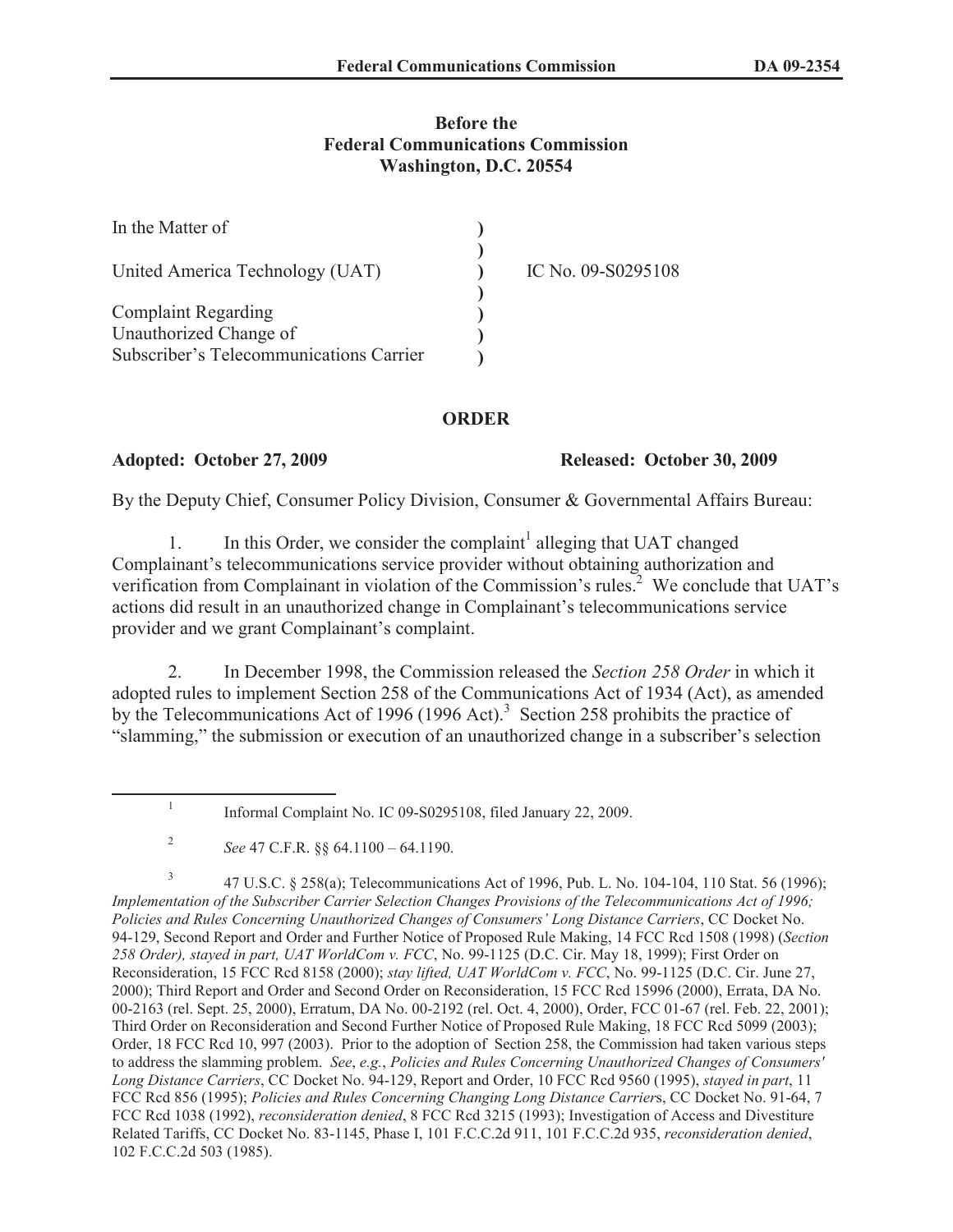of a provider of telephone exchange service or telephone toll service.<sup>4</sup> In the *Section 258 Order*, the Commission adopted aggressive new rules designed to take the profit out of slamming, broadened the scope of the slamming rules to encompass all carriers, and modified its existing requirements for the authorization and verification of preferred carrier changes. The rules require, among other things, that a carrier receive individual subscriber consent before a carrier change may occur.<sup>5</sup> Pursuant to Section 258, carriers are absolutely barred from changing a customer's preferred local or long distance carrier without first complying with one of the Commission's verification procedures.<sup>6</sup> Specifically, a carrier must: (1) obtain the subscriber's written or electronically signed authorization in a format that meets the requirements of Section 64.1130; (2) obtain confirmation from the subscriber via a toll-free number provided exclusively for the purpose of confirming orders electronically; or (3) utilize an independent third party to verify the subscriber's order.<sup>7</sup>

3. The Commission also has adopted liability rules. These rules require the carrier to absolve the subscriber where the subscriber has not paid his or her bill. In that context, if the subscriber has not already paid charges to the unauthorized carrier, the subscriber is absolved of liability for charges imposed by the unauthorized carrier for service provided during the first 30 days after the unauthorized change. $8$  Where the subscriber has paid charges to the unauthorized carrier, the Commission's rules require that the unauthorized carrier pay 150% of those charges to the authorized carrier, and the authorized carrier shall refund or credit to the subscriber 50% of all charges paid by the subscriber to the unauthorized carrier.<sup>9</sup> Carriers should note that our actions in this order do not preclude the Commission from taking additional action, if warranted, pursuant to Section 503 of the Act.<sup>10</sup>

4. We received Complainant's complaint on January 22, 2009, alleging that Complainant's telecommunications service provider had been changed to UAT without Complainant's authorization. Pursuant to Sections 1.719 and  $64.1150$  of our rules,<sup>11</sup> we notified UAT of the complaint and UAT responded on March 2, 2009.<sup>12</sup> UAT admits in its response that

7 *See* 47 C.F.R. § 64.1120(c). Section 64.1130 details the requirements for letter of agency form and content for written or electronically signed authorizations. 47 C.F.R. § 64.1130.

8 *See* 47 C.F.R. §§ 64.1140, 64.1160. Any charges imposed by the unauthorized carrier on the subscriber for service provided after this 30-day period shall be paid by the subscriber to the authorized carrier at the rates the subscriber was paying to the authorized carrier at the time of the unauthorized change. *Id.*

9 *See* 47 C.F.R. §§ 64.1140, 64.1170.

<sup>10</sup> *See* 47 U.S.C. § 503.

<sup>11</sup> 47 C.F.R. § 1.719 (Commission procedure for informal complaints filed pursuant to Section 258 of the Act); 47 C.F.R. § 64.1150 (procedures for resolution of unauthorized changes in preferred carrier).

<sup>12</sup> UAT's Response to Informal Complaint No. IC 09-S0295108, received March 22, 2009.

<sup>4</sup> 47 U.S.C. § 258(a).

<sup>5</sup> *See* 47 C.F.R. § 64.1120.

<sup>6</sup> 47 U.S.C. § 258(a).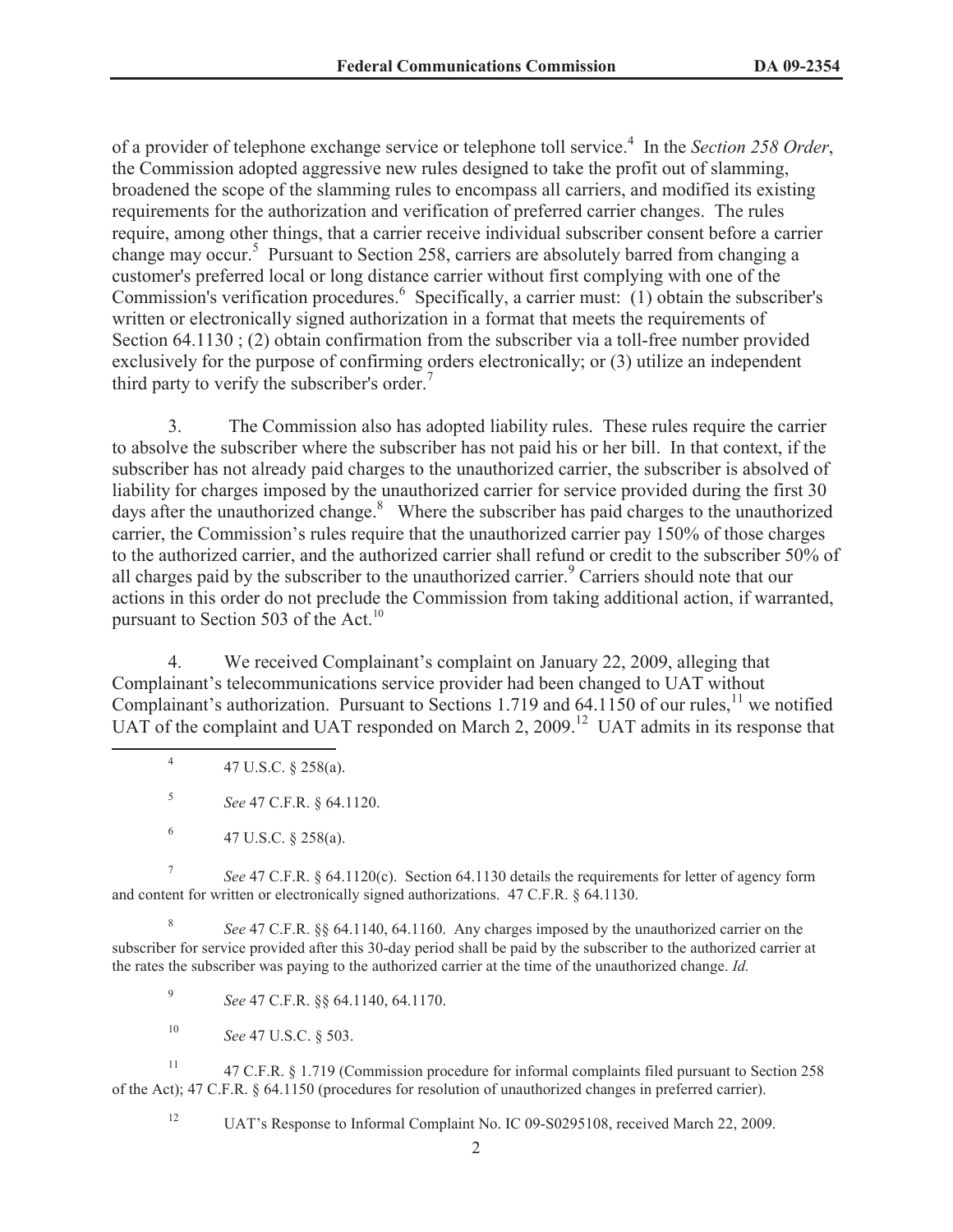it mistakenly switched Complainant's service during its change to a new underlying carrier. We find that UAT has failed to produce clear and convincing evidence that Complainant authorized a carrier change.<sup>13</sup> Therefore, we find that UAT's actions resulted in an unauthorized change in Complainant's telecommunications service provider and we discuss UAT's liability below.<sup>14</sup>

5. UAT must remove all charges incurred for service provided to Complainant for the first thirty days after the alleged unauthorized change in accordance with the Commission's liability rules.<sup>15</sup> We have determined that Complainant is entitled to absolution for the charges incurred during the first thirty days after the unauthorized change occurred and UAT nor Complainant's authorized carrier may pursue any collection against Complainant for those charges.<sup>16</sup> Any charges imposed by UAT on the subscriber for service provided after this 30-day period shall be paid by the subscriber at the rates the subscriber was paying to their authorized carrier at the time of the unauthorized change. $17$ 

6. Accordingly, IT IS ORDERED that, pursuant to Section 258 of the Communications Act of 1934, as amended, 47 U.S.C. § 258, and Sections 0.141, 0.361 and 1.719 of the Commission's rules, 47 C.F.R. §§ 0.141, 0.361, 1.719, the complaint filed by Complainant against UAT IS GRANTED.

7. IT IS FURTHER ORDERED that, pursuant to Section 64.1170(d) of the Commission's rules, 47 C.F.R. § 64.1170(d), Complainant is entitled to absolution for the charges incurred during the first thirty days after the unauthorized change occurred and neither Complainant's authorized carrier nor UAT may pursue any collection against Complainant for those charges.

<sup>13</sup> *See* 47 C.F.R. § 64.1150(d).

<sup>14</sup> If Complainant is unsatisfied with the resolution of this complaint, Complainant may file a formal complaint with the Commission pursuant to Section 1.721 of the Commission's rules, 47 C.F.R. § 1.721. Such filing will be deemed to relate back to the filing date of Complainant's informal complaint so long as the formal complaint is filed within 45 days from the date this order is mailed or delivered electronically to Complainant. *See* 47 C.F.R. § 1.719.

<sup>15</sup> *See* 47 C.F.R. § 64.1160(b).

<sup>16</sup> *See* 47 C.F.R. § 64.1160(d).

<sup>17</sup> *See* 47 C.F.R. §§ 64.1140, 64.1160.